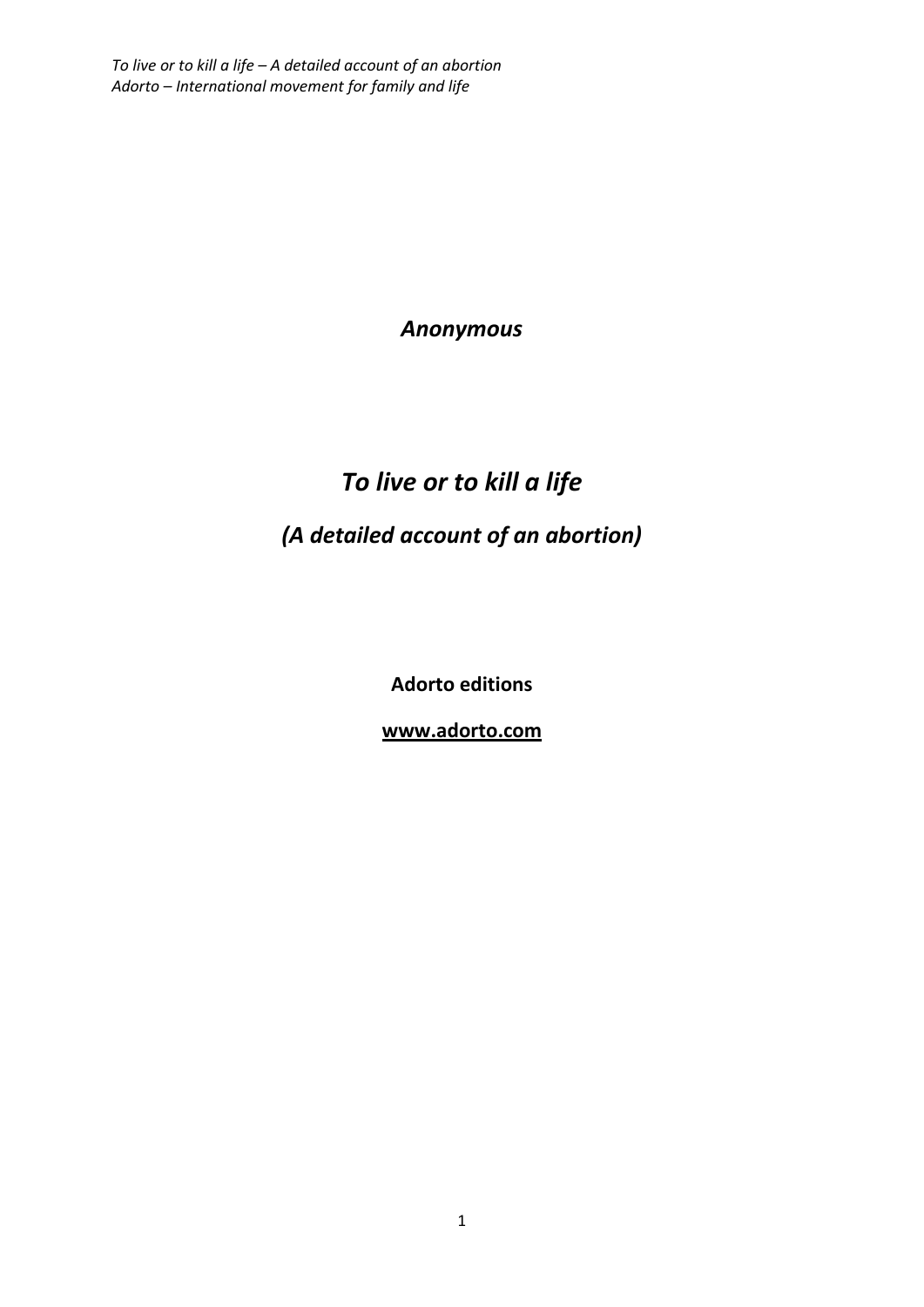LICENCE AND COPYRIGHT

The work can be freely distributed through any channel and in any form, provided it is released in its uncut version and without any modification.

The distribution for profit and commercial purpose is forbidden. The distributor may ask for a minimal contribution for CD-ROM or printing, etc., to cover expenses. However, the distributor will not request any payment for electronic usage.

 The widest distribution of the work is strongly encouraged as it is free provided it is in compliance with the conditions of the above licence.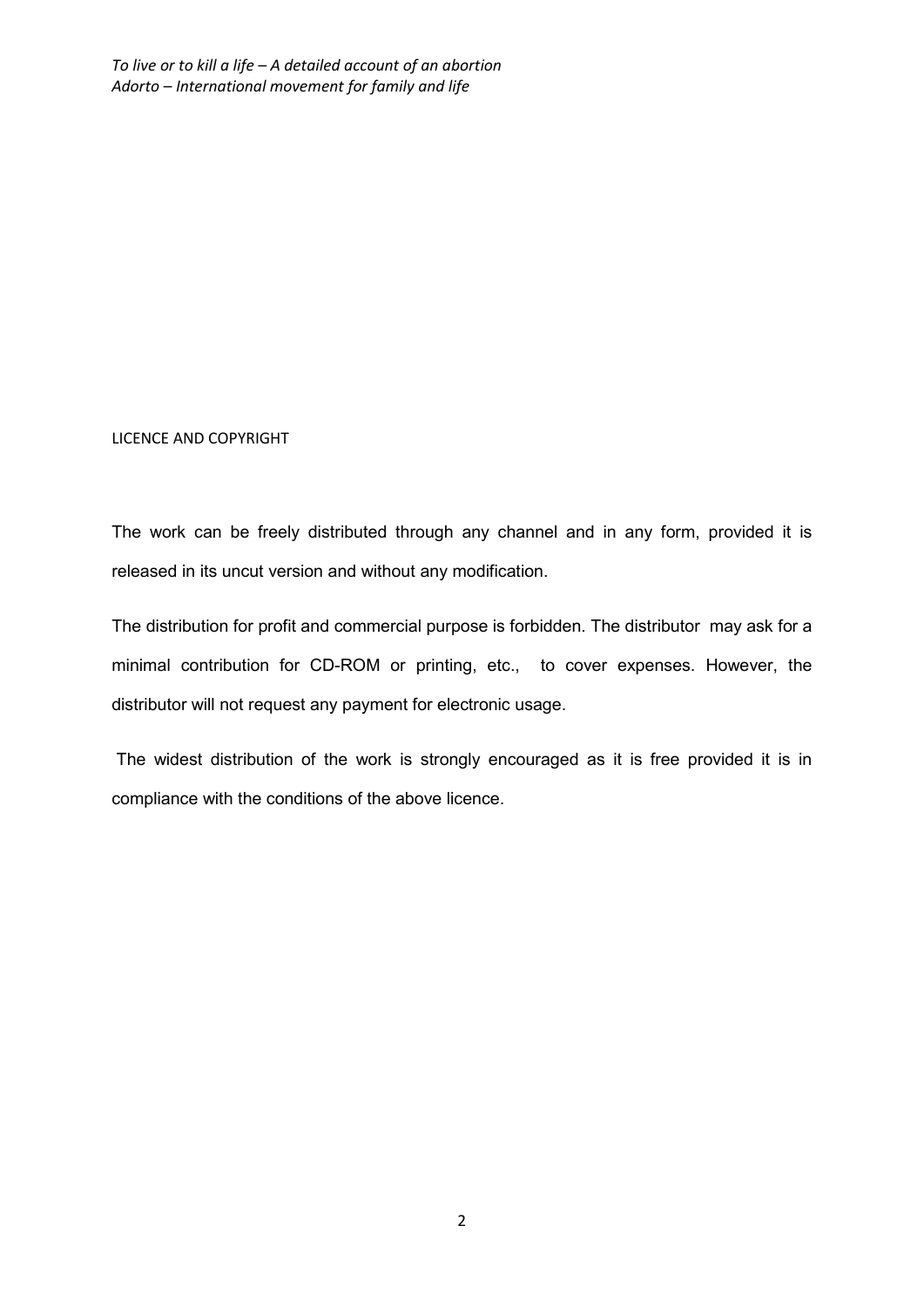## NOTE

The book that you are about to read is the account of a young woman who had an abortion. It is meant to promote a better understanding of this often hidden and forsaken reality in which many young women find themselves living in silence and sorrow. But, above all, it is meant to be an aid for all those women who find themselves in the difficult situation of having to choose or having to make a decision. To all those women who are approaching that "crossroads", this book is meant to show where the way to abortion leads through the thoughts and feelings of a woman who went through that experience.

If after reading this book, you think that it has helped you in any way, or if you wish to say what you think, you are welcome to send us your comment through this webpage:

http://www.adorto.com/comment.htm

Have a good read.

Adorto – International movement for family and life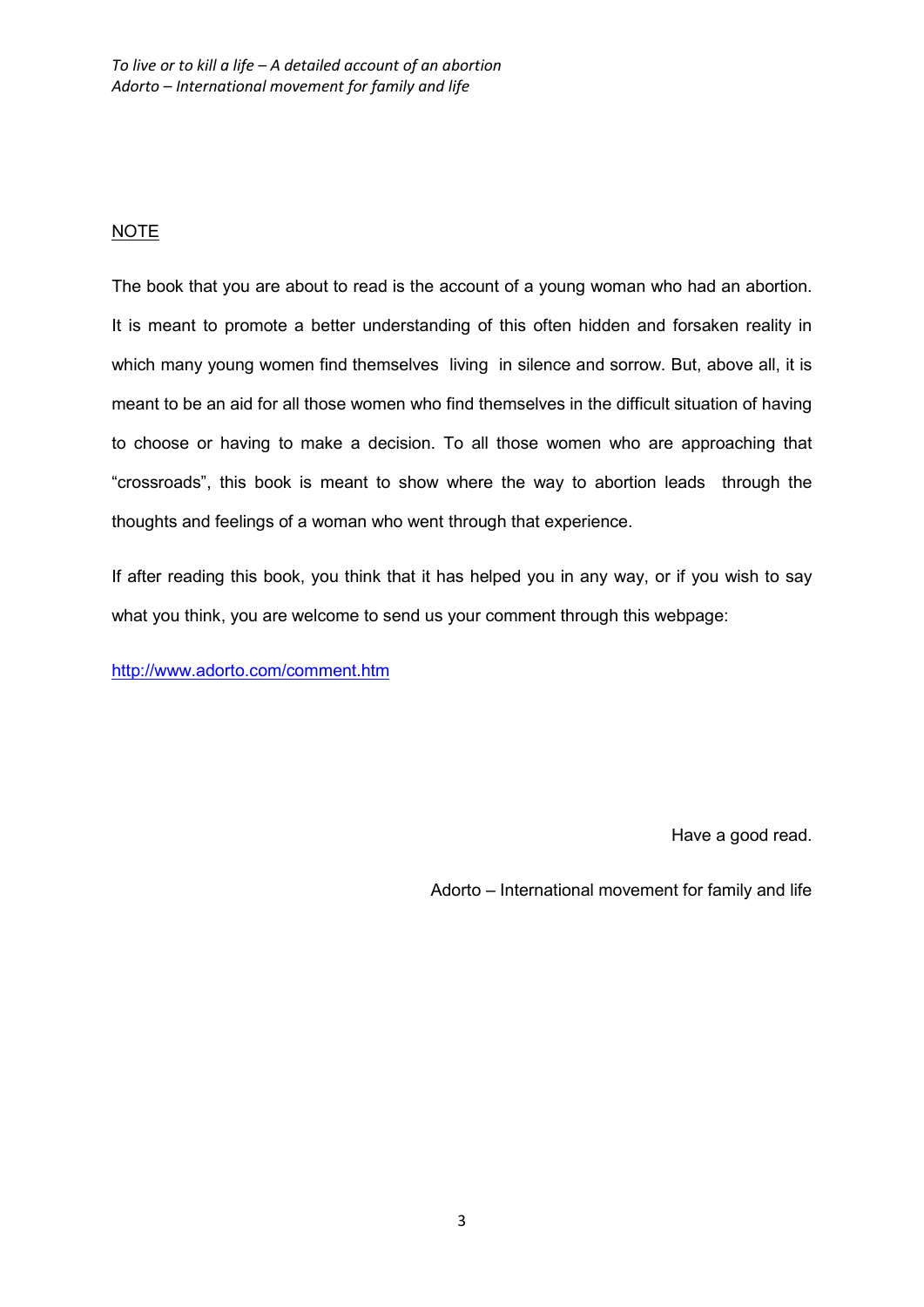1

Behind the window-panes I find myself staring at the sky and contemplating its vastness and the colours of its sunsets, never to be the same again. Playful and melancholy, the sky seems to reflect the mood of my soul. Today the sky is sad, too, and reflects all my thoughts and images I entrusted it with.

Once again, I think about my life and of all the experiences I've had to face and that have left a bitter mark, experiences which have been difficult to overcome, but that I've never been able to avoid. I fought my mother's battle against leukaemia, which appeared in its most acute form, the bone marrow transplant she decided to undergo with the probability, indeed the almost certainty, that she would never come back home. Days and days of waiting, of aggressive therapies, of joy for her brief returns to her family, of kisses stolen from her when, her being kept in isolation, I was allowed to come close to her only after adopting the appropriate precautions (even being close to her was denied to me) and, eventually, the fulfilment of our hopes.

I have seen my teacher dying of a tumour and my dearest friend Francesco, only a few years older than I. A newborn cousin and uncle Matteo, too consumed with illness. I no longer have my maternal grandparents, who used to be strong points of reference in my existence and an endless source of love, which survived time and the forced separation...

I find myself listening to a song or remembering a fragment of the past spent together and I still feel deeply moved, I still cry in silence, I still look for them, I still suffer... A huge sense of impotence overcame me for not having been able to relieve their suffering or keep them with me forever, for not having been able to give them anything but my company, my smiles and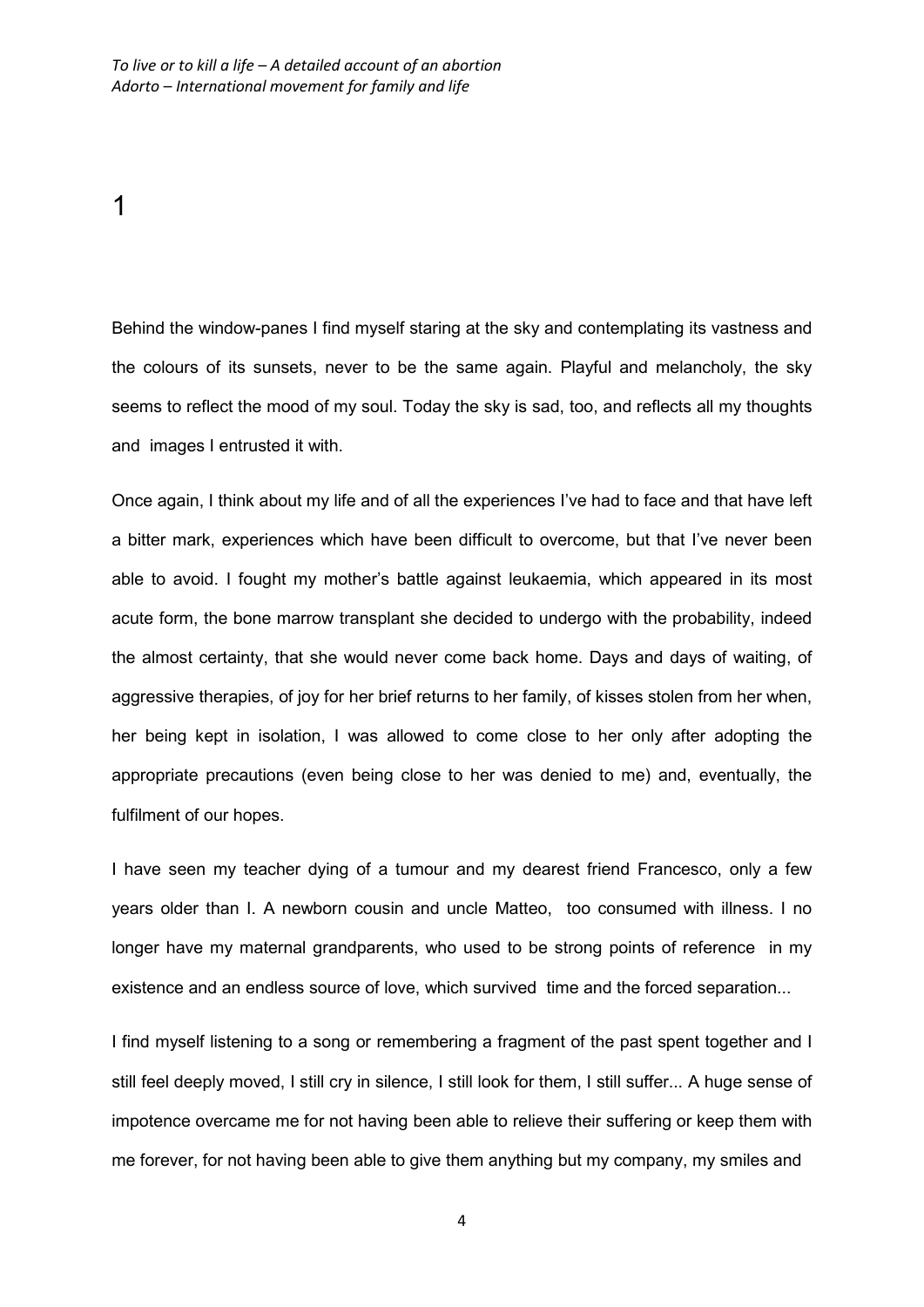my love. "This is life and God's will," I have continually repeated to myself to find the strength to help me accept everything.

The atmosphere I was breathing in my house was not happy, either: The continuous arguments between my parents, between myself and my father, had upset me for many years until a few months ago, when I witnessed an unhoped-for family reunion (my father had gone to live at my grandparents') and I started to enjoy the company of two parents who were so much in love as I had never seen them before.

And what about my disappointments? I've had so many! Like everyone else, after all.

Yet, in every recalled circumstance, I have fought, I have tried to be brave, to display true grit and, above all, I have never lost either my optimism or my love for life.

But there is a place in my heart which it is impossible for someone to know, not even if he wanted to. I did not know it existed and it came up when I decided to accept *the meanest and most gruesome compromise of my life: to reject the Love of my child by taking away its*  life in exchange for my freedom and peace, or so I thought. But what peace! What freedom! Wounds heal, disappointments can be overcome... Whereas, now, I have been trapped by regret because I did not have the patience to reflect and understand what would have been right for me and for my child. It is a remorse that weighs and crushes like a boulder.

On November  $2^{nd}$ , 2006 I came across hell...

A little longer than a year has gone by since that cursed day, and yet I go through every moment again with painful lucidity; every time, a renewed suffering causes me unspeakable pain.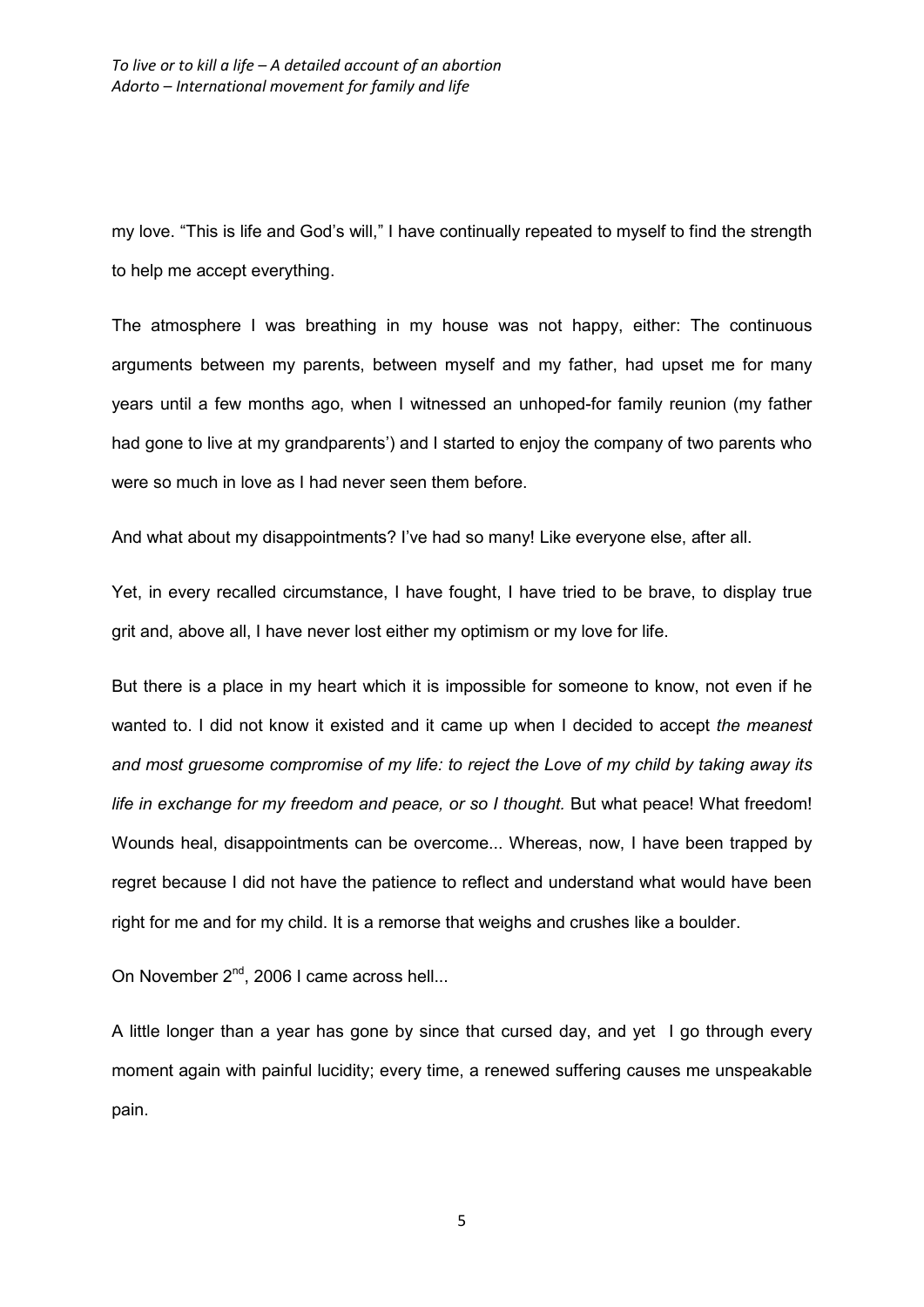The more I try to forget , the stronger the memory. It thunders in my heart and I alone can listen to it, because I alone know what happened in that hospital, when I couldn't even invoke God's mercy, because I was unworthy of his mercy. I knew I was sinning, but only now I do realize that I killed. Myself of all people, considered to be sweet, sensible and sensitive by everyone, I killed my child – because this is what it is about. Myself, who should have protected it, I was instead its executioner...

I couldn't have known how true the words of my friend Liliana would become. After I told her about my decision, she had mentioned these words more than once: *"Think about it. You won't be able to go back..."* 

I knew very well it was not about an "agglomerate of cells". During a lesson of forensic medicine at my University, I saw with my own eyes a tiny embryo just one month old extracted from a deceased woman who did not know she was pregnant. My teacher at the time, who was strongly against abortion, had "preserved" it at the institute and had wished for everyone to see it so that they could realize the dishonesty of those who, because they are in favour of abortion, hide behind dishonest and false terminology. It was one of the most exciting and strongest emotions I had ever felt. Fantastic! The embryo, already formed, as small as a thumb, had a head, arms, tiny legs, mouth... Only the fingers were still stuck together, the eyes were closed and the sex unknown: in fact in its place there was a little hole. I told this story to everyone I met with a particular emphasis, mainly to spread the message that my teacher, during the lesson, had wanted to reaffirm in a loud voice, "Yes to life. No to abortion."

How much tenderness the vision of that "puppy" – as I called it - had stirred up in me. "I would never do it. A baby, any moment God's willing, would be a blessing!" This is what I said.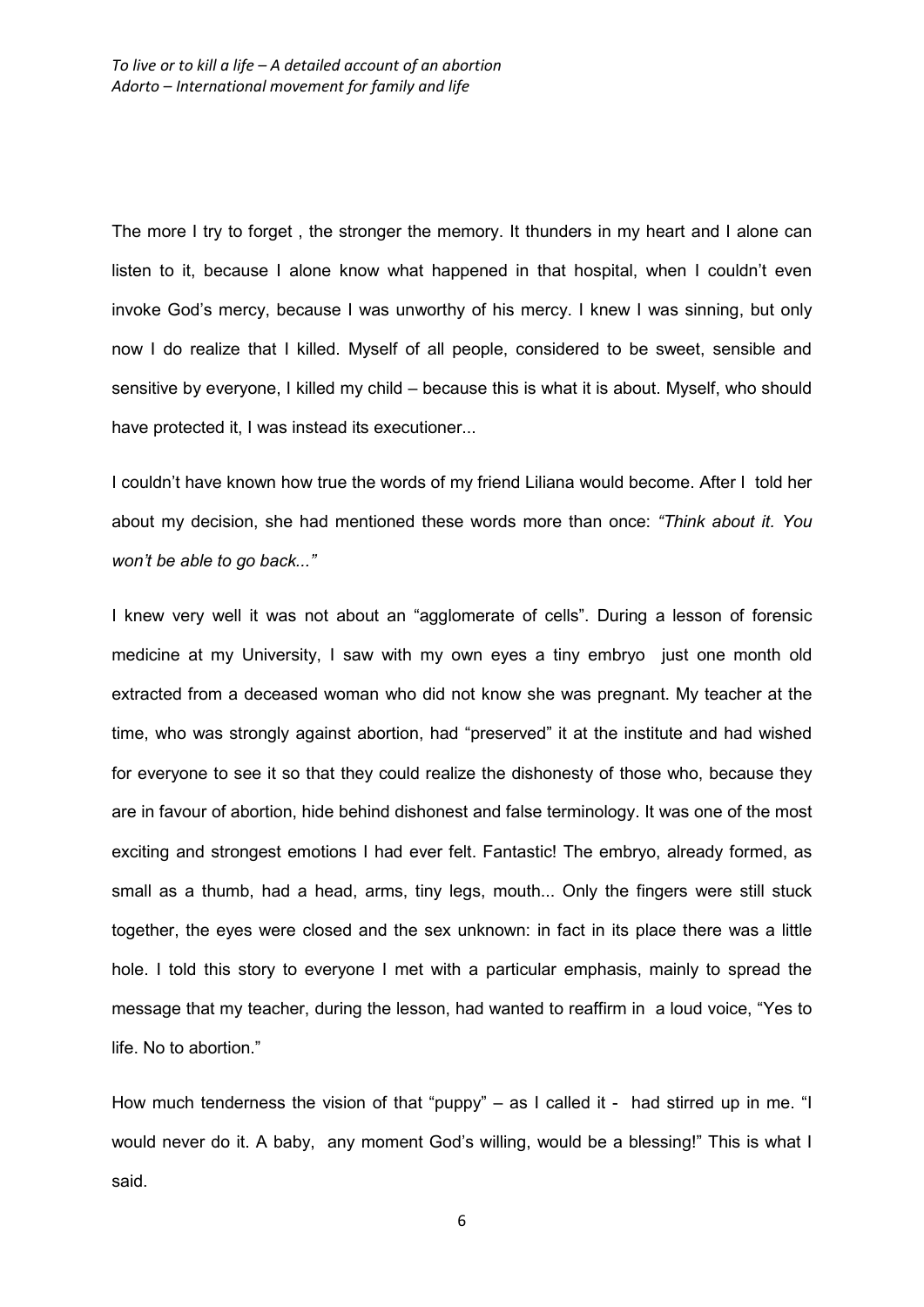I have respected nothing of what I was.

I rejected what would have been my unconditional happiness.

*What is more loathsome than a mother who takes away, deliberately, the life of her own child, blood of her blood, flesh of her flesh?* 

Is there anything dirtier than me? I stained myself with MY CHILD's blood because of a crime that I cannot undo.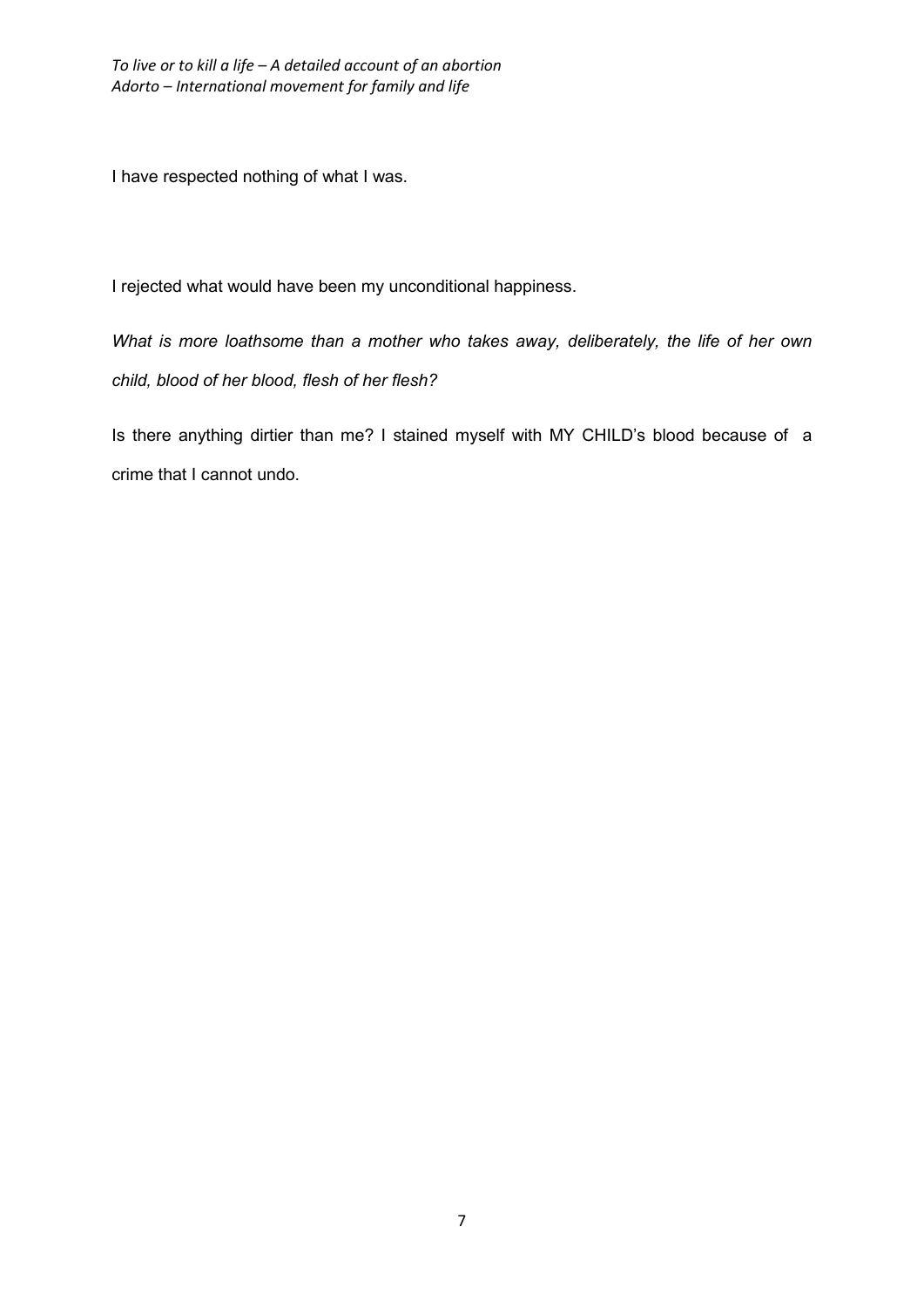2

A chapter of my life was about to end before I found out that I was pregnant.

Tired, yet at the same time full of hope for a new beginning, I had invested all my energy in the preparation for the state exam which would enable me to become a lawyer. Years of study, of sacrifices, of renunciation, of continuous efforts to overcome mental tiredness were about to be rewarded. My greatest wish was to fly away and become independent to be free. It was about to happen for real!... and it did happen.

Having overcome the obstacle, which at times I regarded as insuperable, joy was no longer a feeling that I hoped I would experience as soon as possible, but it had become real: it was the perfect end of an immense effort. Now, everything looked downhill. Such great satisfaction! I was feeling alive, enlivened by great vigour, contented as I had never felt for some time, ready to face the world.

And next to me I had a wonderful man, whom I loved as I had never loved anyone before, who was my support in my daily life and who was my smile and my happiness...

Then...

...darkness.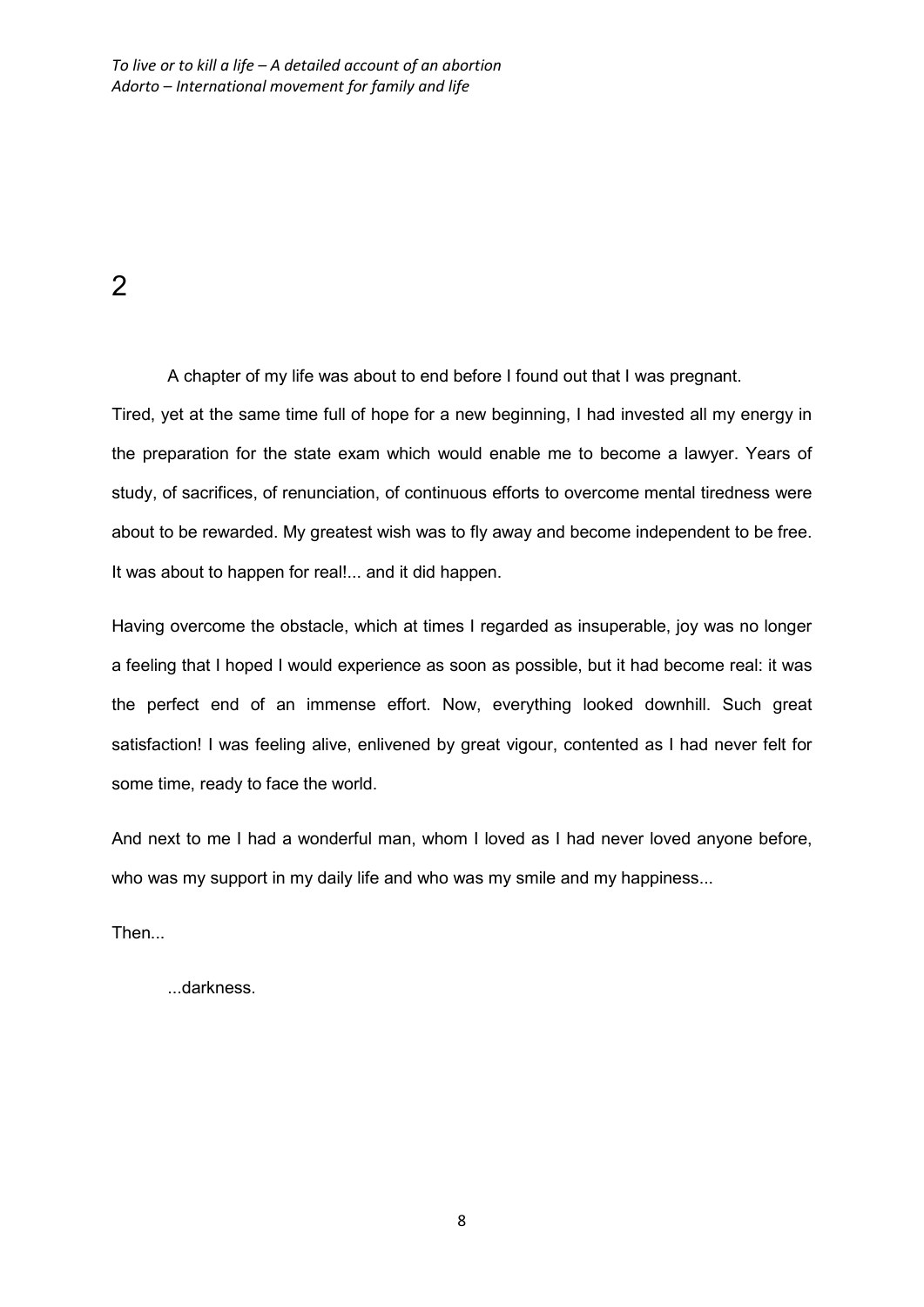Alarmed, even though it was only a minor delay, I felt overcome by great despair for some days. My period had always arrived regularly and for that reason my instinct told me that the delay was almost certainly due to pregnancy. And if that was true, what would I do? I chased my thoughts away in the attempt to exorcize them, as if my indifference were able to dissolve them and avert what I was afraid of. But, inevitably, my mind was projecting into the future and I was afraid.

Fear...

Fear of growing up? Of taking my responsibilities? Of forcing destiny's hand and of getting married out of duty? Of tying up a person whose intentions I hardly knew? Of becoming a burden to Stefano and to my family, since I did not have a job and I was unable to give my child all it would need?

I do not know... I cannot answer...

I "only" know that I would have loved that child immensely, I would have saved all my love for it.

But I was feeling so confused that I couldn't easily put order in that tangle of conflicting emotions.

There was only one way to end my torment: I had to do the pregnancy test. Doing this required prudence: as I lived in a small mountain village in Italy, I had to be discreet to avoid the gossip and comments that would be unavoidable. I had to go to the chemist's of a nearby town: yes, that would be the best solution.

The car journey was full of silence. The more we drove, the sooner we approached the moment of truth. And I was so much absorbed in my anguish that I lost the sense of space,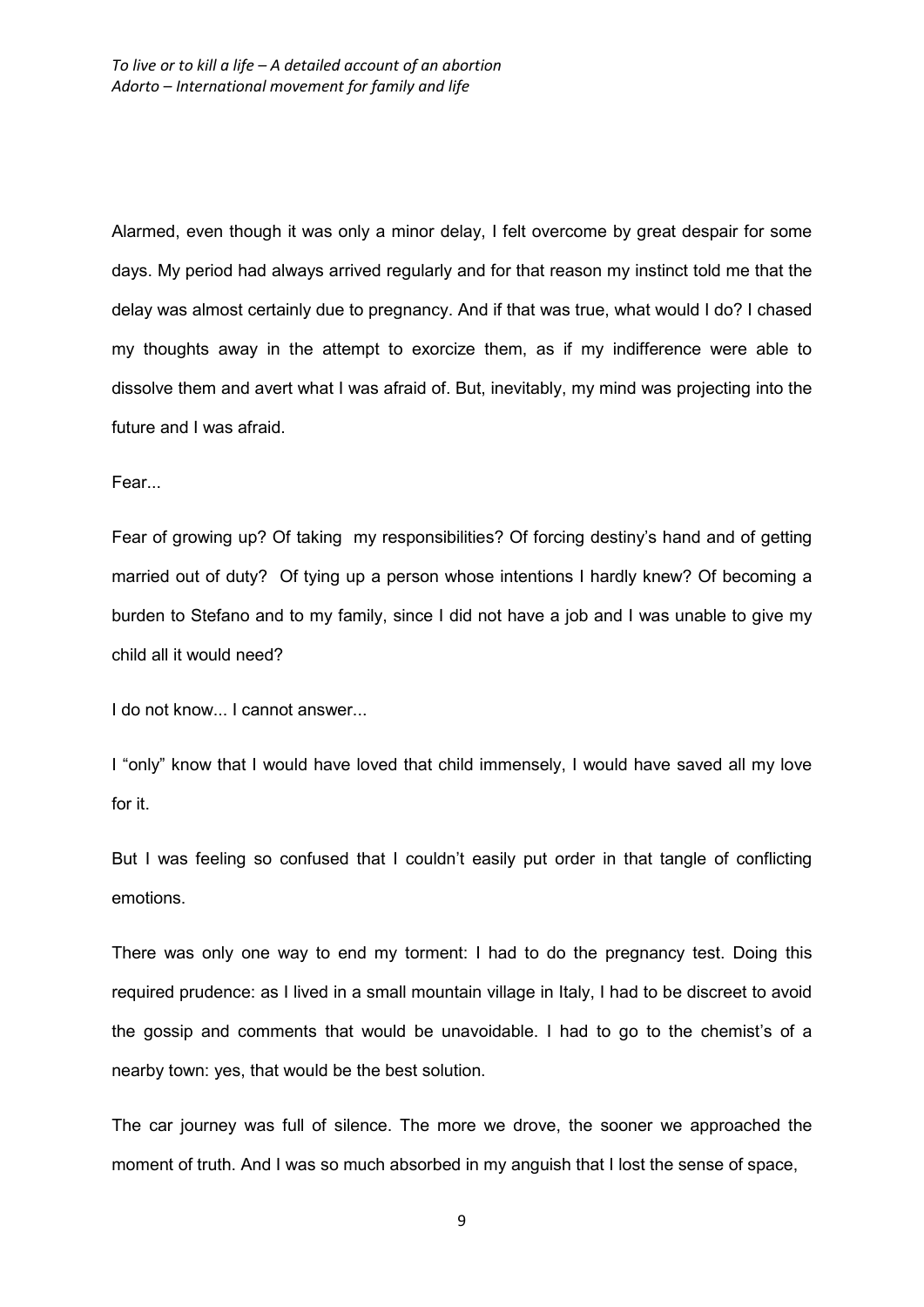of time, of Stefano's proximity. I only remember that we were holding hands and that, in that difficult situation, I was overcome by numbness: there were no colours around, no light, no voice.

I would have wanted children, and I would have liked my beloved Stefano to be their father. I happened to daydream about our family, but there was no stability in my life.

And what about him? What was he really feeling? Would he feel trapped in case of a positive result? He would certainly remain by my side... But all of a sudden it felt as if I didn't know either him or myself... Inexplicable.

After the purchase, the return journey was the right time to read the information leaflet and to become familiar with the instructions for using that "thermometer for hormones", which was so small and yet capable of changing the direction of our lives.

More and more certain that I knew the answer without waiting for the colouring of the lines, I was nonetheless hoping that I was wrong.

Only a three-minute wait was required... Endless moments...

The result was positive.

Overcome by great despair, I felt suffocating... Never felt such anguish.

It was as if my life had ended in that moment. I was crying and I couldn't calm down. In a certain sense, my reaction surprised me, too. I repeated, "I don't want it!"... As if it had been an unwanted present to turn down. But the child was already inside me, was living inside me, was breathing inside me... What was so tragic in the life that I was carrying in my womb? What was so tragic in the absolute and pure innocence of that child? Nothing. Nothing at all!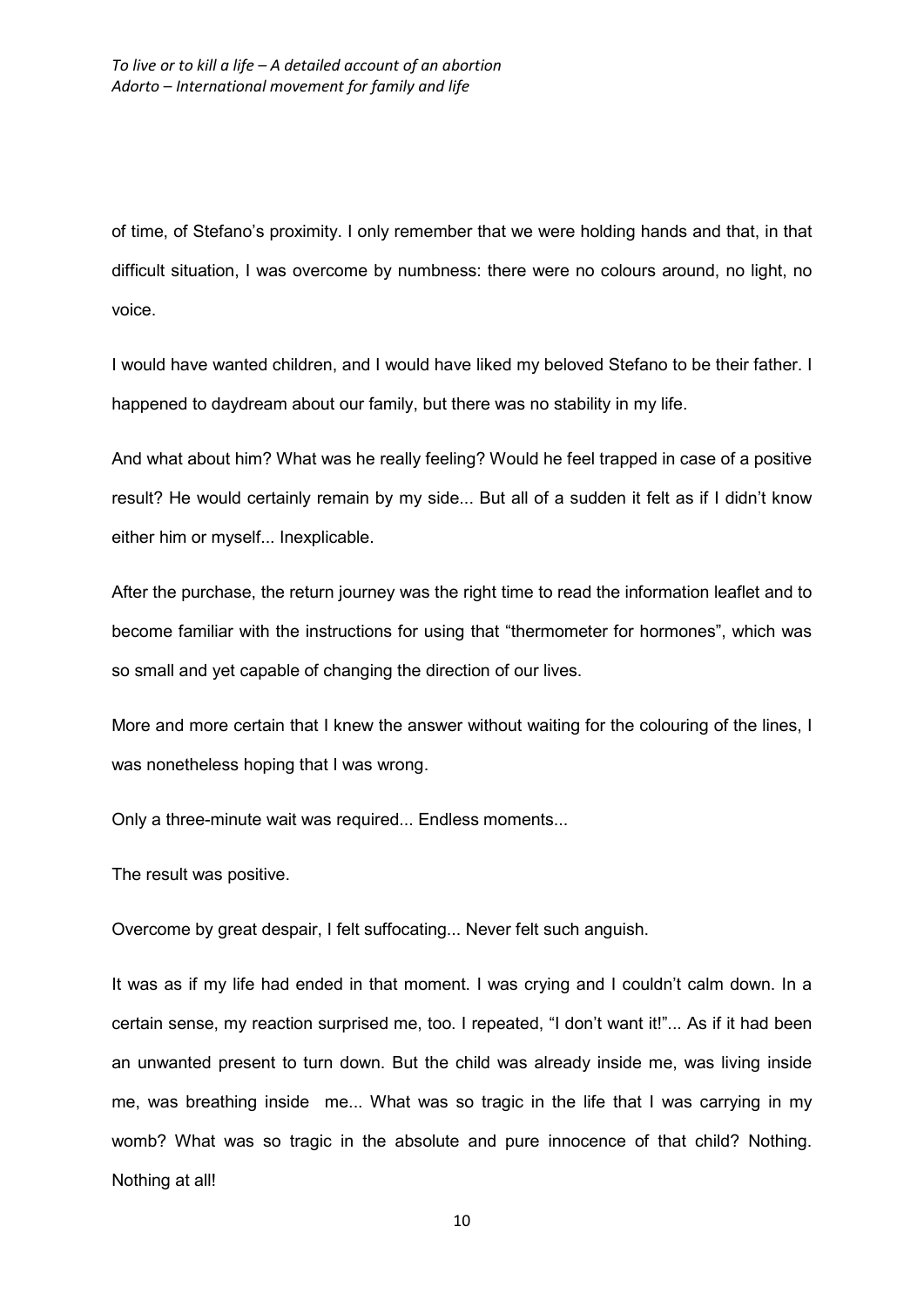And yet, I persisted in being unable to understand...

I felt lost. Now nothing could be done – except throw it away! Yes, things must be called by their proper name.

Initially, I didn't consider the possibility of having an abortion because it was against my principles, the values and teaching that my parents had imparted to me and, therefore, in conflict with my own conscience...

... My conscience... that same conscience that I intended to keep away from any type of compromise, in any situation I would find myself. But, instead, I had already sullied with my intention that would soon become reality.

After giving free vent to the anxiety built up in the previous days, as if in a break from the anxiety in my heart and mind, I started to cherish the idea of becoming a mother after nine months... It seemed to me an incredible, wonderful, extraordinary idea, and on the phone with my friend Liliana my tears had unexpectedly turned into a smile.

But the following day, "*that* idea" became more and more insistent and filled me with a terrible anxiety... The mechanism had gone off.

With the excuse of wanting to be informed about what would happen if I chose not to keep it, I set out for a journey with no return. But it was all my decision because until the last moment I could have turned away and stopped everything saying, "No, thank you. My child and I are leaving." My life would be better at present, I have no doubt.

But it didn't end like this. From then on, everything happened so fast: the first meeting with Doctor X, the gynaecological visit in his study, the ultrasound scan that I didn't want to see at first, only afterwards, the blood test (obviously carried out in a private clinic). The "preparation" for what would turn out to be the most horrendous and terrible day of my life.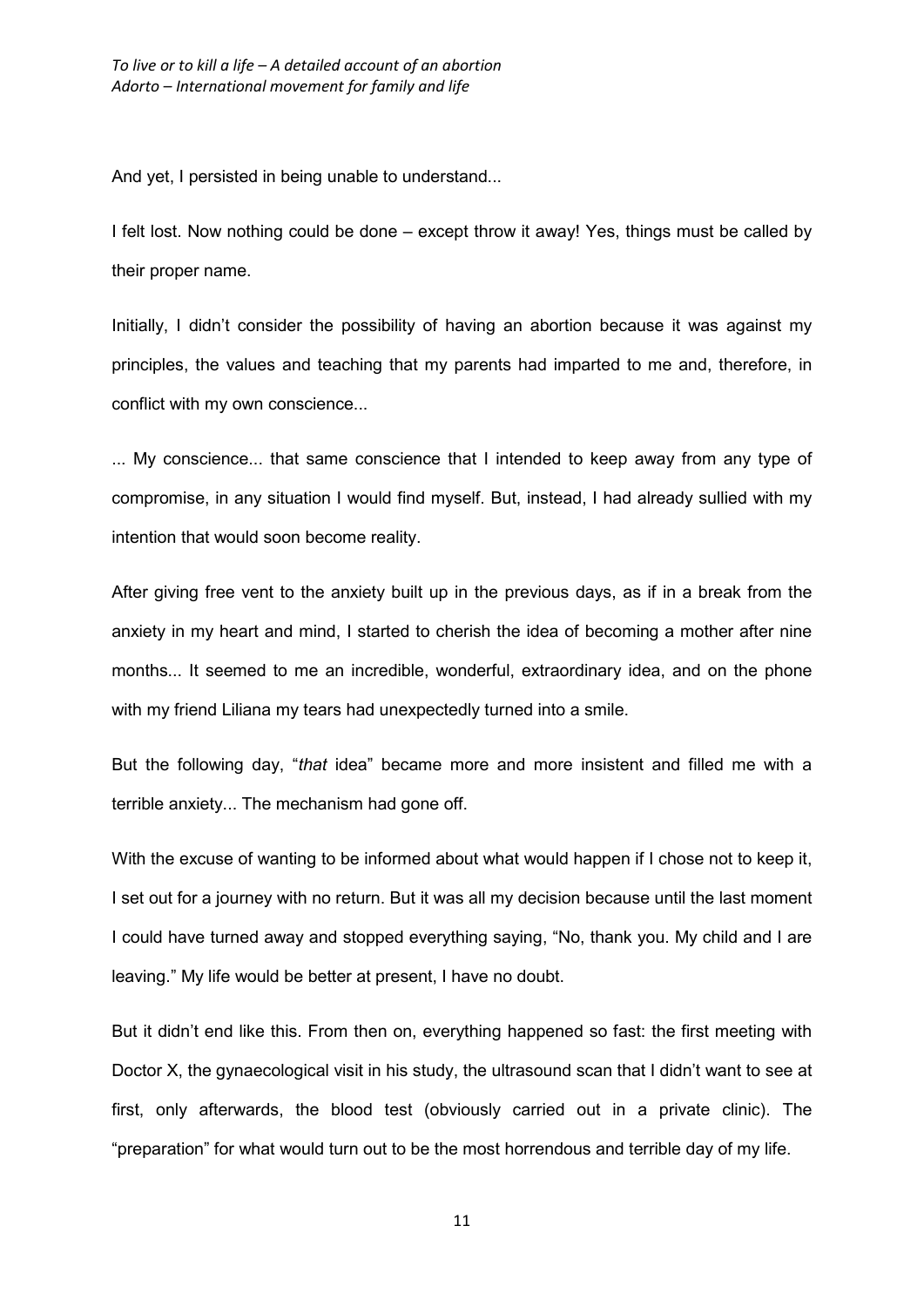The words spoken by the doctor, but, above all, the unspoken ones still come back to my mind, leaving me as dumbfounded now as on that occasion. I remember that, after a short and detached explanation of the development of the operation, Doctor X added, " If you go for it, go ahead and don't turn back." And then, turning towards me, "You only need to be patient".

That was the only thing I needed. That was enough.

He never asked me, not even once, "What makes you do it?" or "Do you know what really happens?" or "Are you sure?" or "How are you?" He never tried to talk me out of it. He never mentioned the fact that motherhood could be wonderful, the miracle of life that it shelters. He didn't help me to reflect, to think rationally (because a woman who thinks of having an abortion doesn't have the lucidity to understand anything, being overwhelmed with panic and fear). As if killing or giving birth to a child were the same thing... as deciding to wear a pair of black or white trousers... as if it were natural and normal.

That coldness, which I perceived as dominant, isolated me and combined to increase my loneliness... I needed to talk, talk, talk... and to be listened to so as to be understood and helped.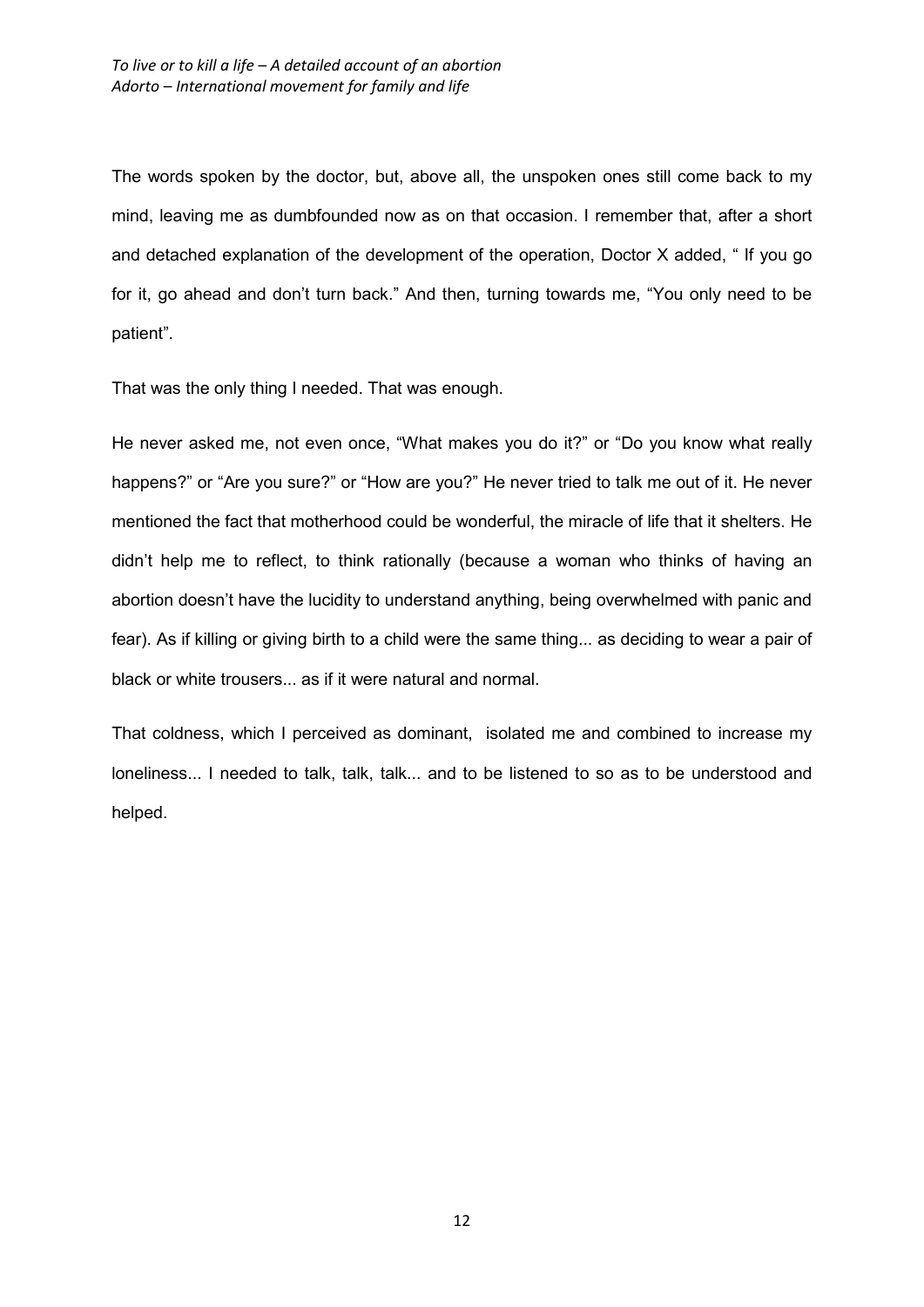3

At 9 o' clock of that morning I went through the doorway of the hospital. On reaching the ward, I found myself in a waiting room full of people. And yet the feeling of emptiness in my heart was huge and tasted bitter.

I was holding on tightly to Stefano, looking for protection, for a safe shelter from my fears. I remember looking at him when I asked him, "And if we kept it and went away, the three of us?" With a sweet smile, without taking his eyes off mine, he replied, "If you want to, you know, we can keep it."

My God! Instead of hearing again about my ("my", not "our") freedom of choice, I desperately would have wished him to hold my hand and drag me out of that place, far away, to hold me as tight as to make me breathless, and to tell me, "Together we can make it. I want this child... because I love you." But, unfortunately, my heart had not received any reply to what it was asking for, and, again, I felt LONELY.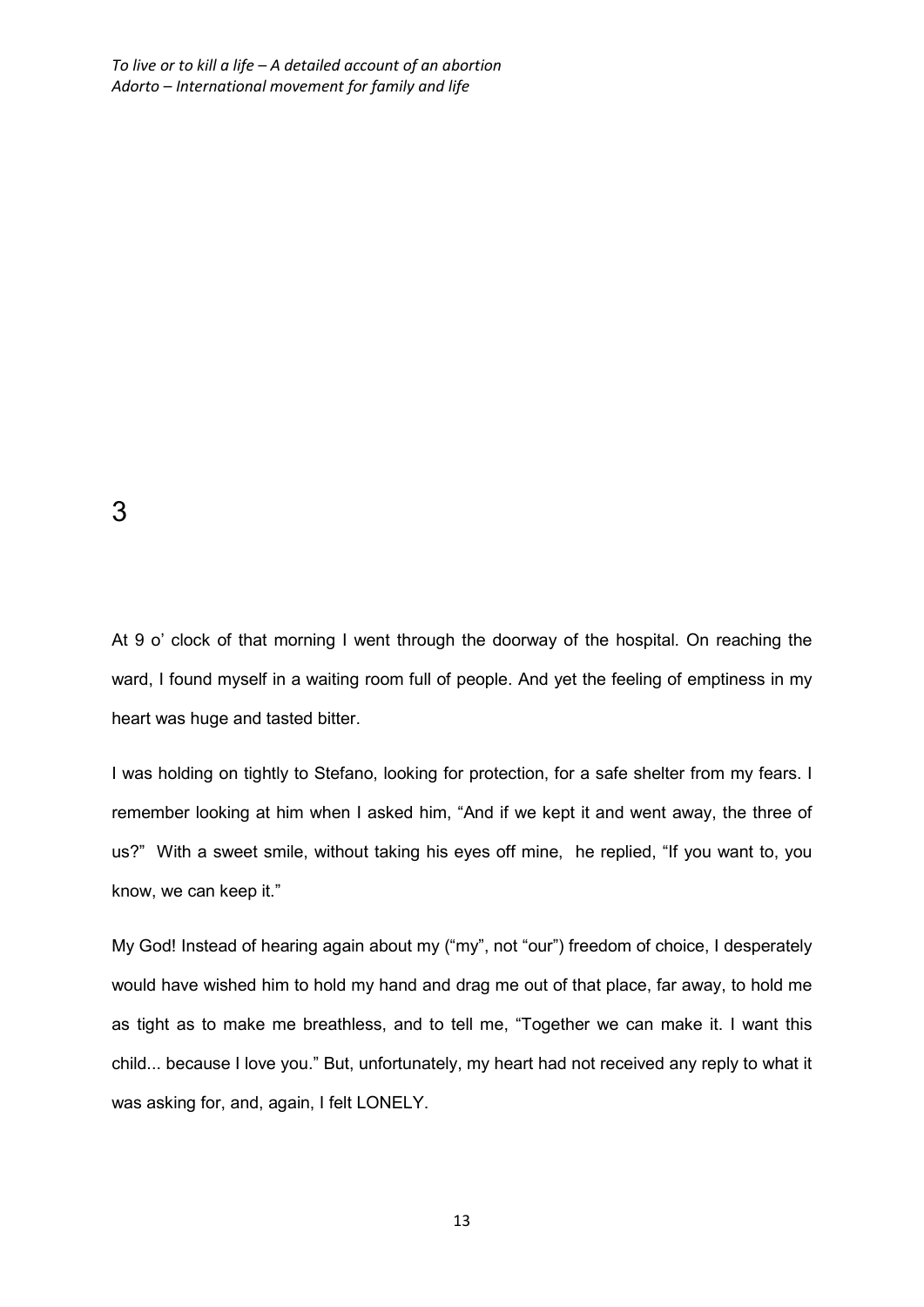In that moment Doctor X appeared in the corridor and, after giving me the first necessary instructions on what to do when I was in my bedroom, he invited Stefano to come back in the afternoon. This decision had to be made to protect my privacy and the other wretched women's.

I didn't want him to go away... I didn't want to be separated from him.

The last opportunity to save our child by talking and communicating to each other our emotions freely, without the conditioning of the unforgivable and stupid reasoning that was clawing us... had vanished. And then, how could I have faced it all on my own?

I went inside the room... a ghetto reserved for those who, like me, had to have an abortion on that day. One could breathe death inside that room. I could hardly walk. I felt my legs paralysed and unable to move.

I found only one available bed, near the window, certainly the most exposed to the wind, which was violently blowing through the window frame on that day. But that didn't matter... the cold that I felt in my heart was more overwhelming. I was ashamed of being there, I didn't have the courage to raise my eyes from the bed where I had put my few things, although I knew I would not be judged by "my mates".

Nearly in a daze, I made sure to take the antibiotic that I had previously obtained under the doctor's instructions, followed by a drink of water...water... the only sign of life inside that place. After taking off my clothes, I immediately put on my pyjamas and went to the bath to have a pee. Doctor X would arrive soon to insert a suppository inside the vagina necessary for expanding the uterus. We would have to wait for two hours for this to happen and make it *easier to tear... my child away from my womb.* 

I am crying while I'm writing this... It is difficult to carry on telling this story... The pains became sharper and sharper: the vaginal suppository was working effectively... I felt an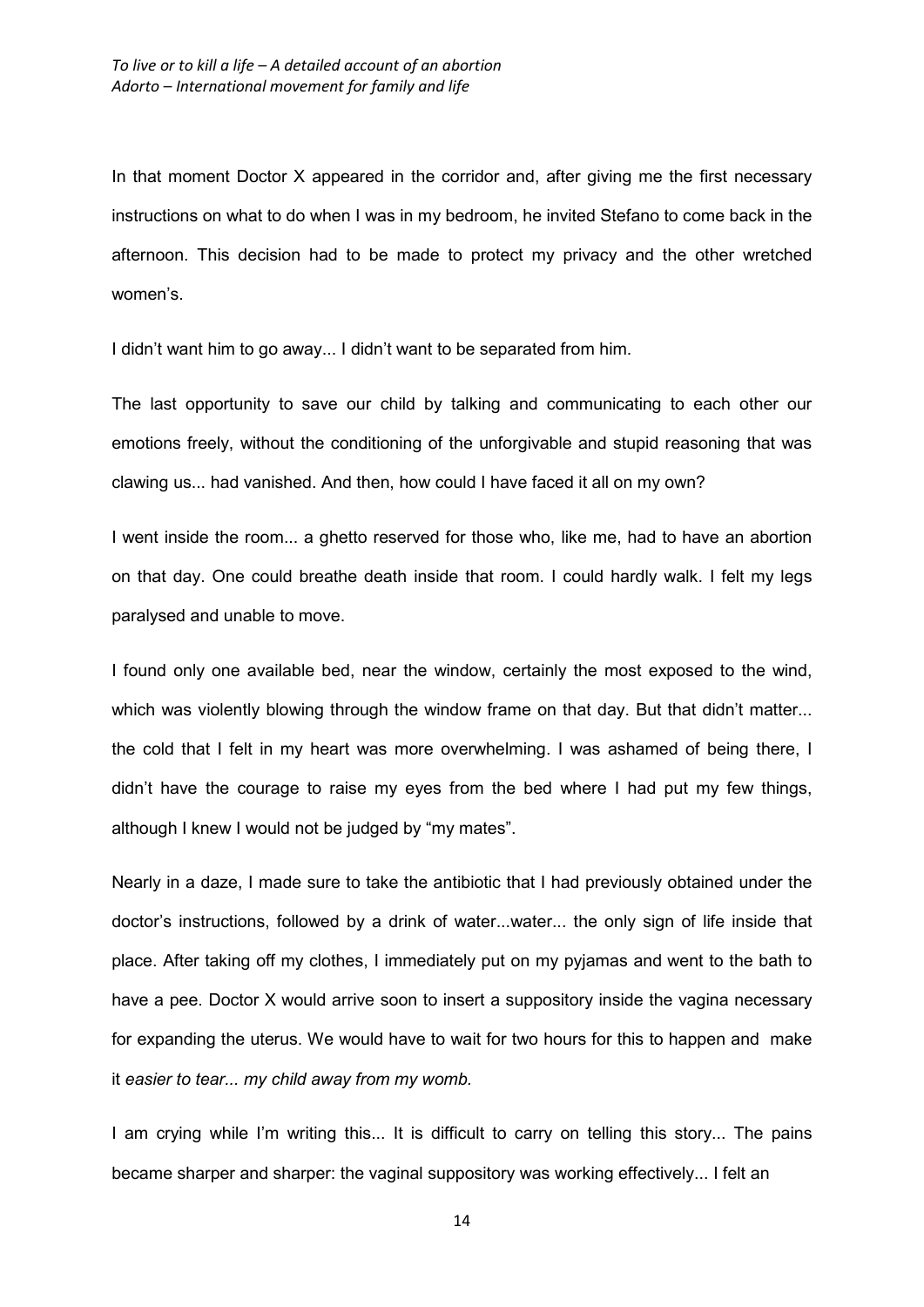unbearable pain in my back and legs: my ovaries were contracting, my blood had frozen, my bones had become numb. My teeth were chattering and I turned my eyes to the ceiling, looking for the face of God: but what right did I have?

"What am I doing?" I asked myself, in a loud voice.

I didn't know that the answer to that question would haunt me from that moment again and again on every new day of my wretched life.

I couldn't stand it any longer! I asked the nurse to give me something, anything, to relieve my growing pain.

It was necessary to give me a drip of a strong painkiller. They were unable to find a vein, and that caused further pain added to the pain I was already feeling, but I didn't mind: I only wanted those continuous and violent contractions to stop.

After a short while, I felt such a strong sense of nausea that I couldn't help vomiting up my gastric juice and... my soul.

With the eyes of someone who implores a single grain of compassion, I "stole" the nurse's hand and brought it to my face, holding it tight.

"What's your name?" I asked her.

"Liliana" she immediately replied, with such a gentle manner that I would never forget.

 "Like my best friend," I told her with a feeble smile. "Thank you," I carried on. "Help me, it hurts so much. I beg you to help me."

"You must breathe slowly. It gets worse if you are restless. You'll see it will get better soon."

But the pain didn't go.

"I want my mum..." I told her, looking towards the door. "Why didn't she come?"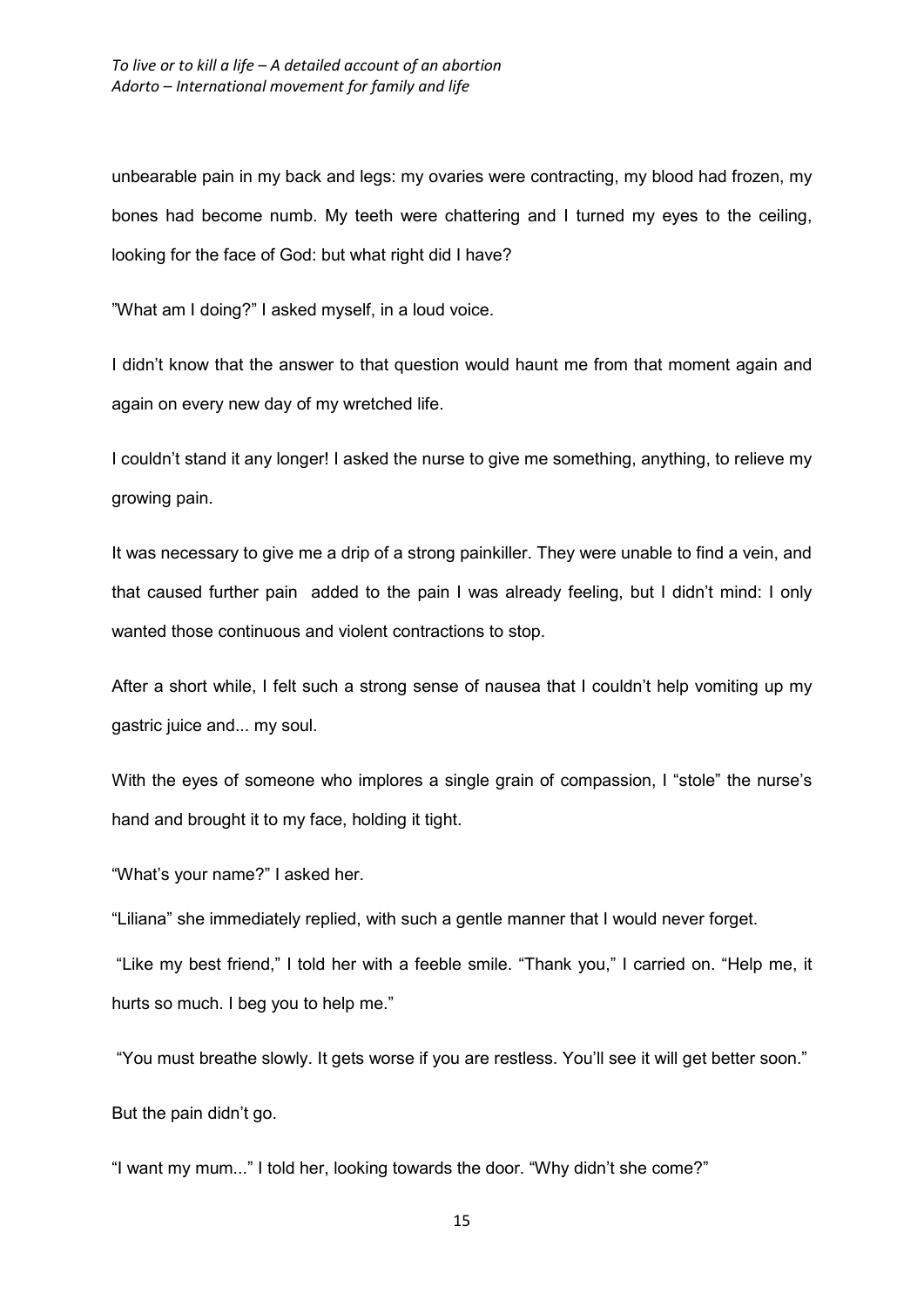"Because she doesn't know anything."

And my mum would never have allowed me to be there. She wouldn't have allowed me even to think about the solution I had chosen, not at all! With her "customary" love, she would have supported me and sacrificed herself to help me, in case of need. She would have been happy for that gift, like all the other people in my family. But I didn't want to be a burden to anybody, not even to her.

My suffering reached its limit and I cried out with pain. Doctor X arrived again and sat on the edge of my bed, trying in his own way to comfort me.

"I told you that you had to be very patient," he reminded me.

I threw up again.

A different side effect of the vaginal suppository was soon to appear: diarrhoea. The doctor invited us to go to the bathroom, one at the time, and not to hesitate to call the nurse in case of need.

When my turn arrived, I gathered all my strength. I couldn't stand up, but I had to stand.

After I went back to bed, exhausted, I looked at my watch. I couldn't wait for the end of that slow agony.

Later a man appeared at the door and asked us who wanted to go first for the operation. Hoping that the wait had ended, I gave myself up to tiredness. I was eventually feeling a little bit better.

They took the eldest of us three wretches. Before she came back, a nurse came to the bedroom to pick me up and asked me whether I could walk.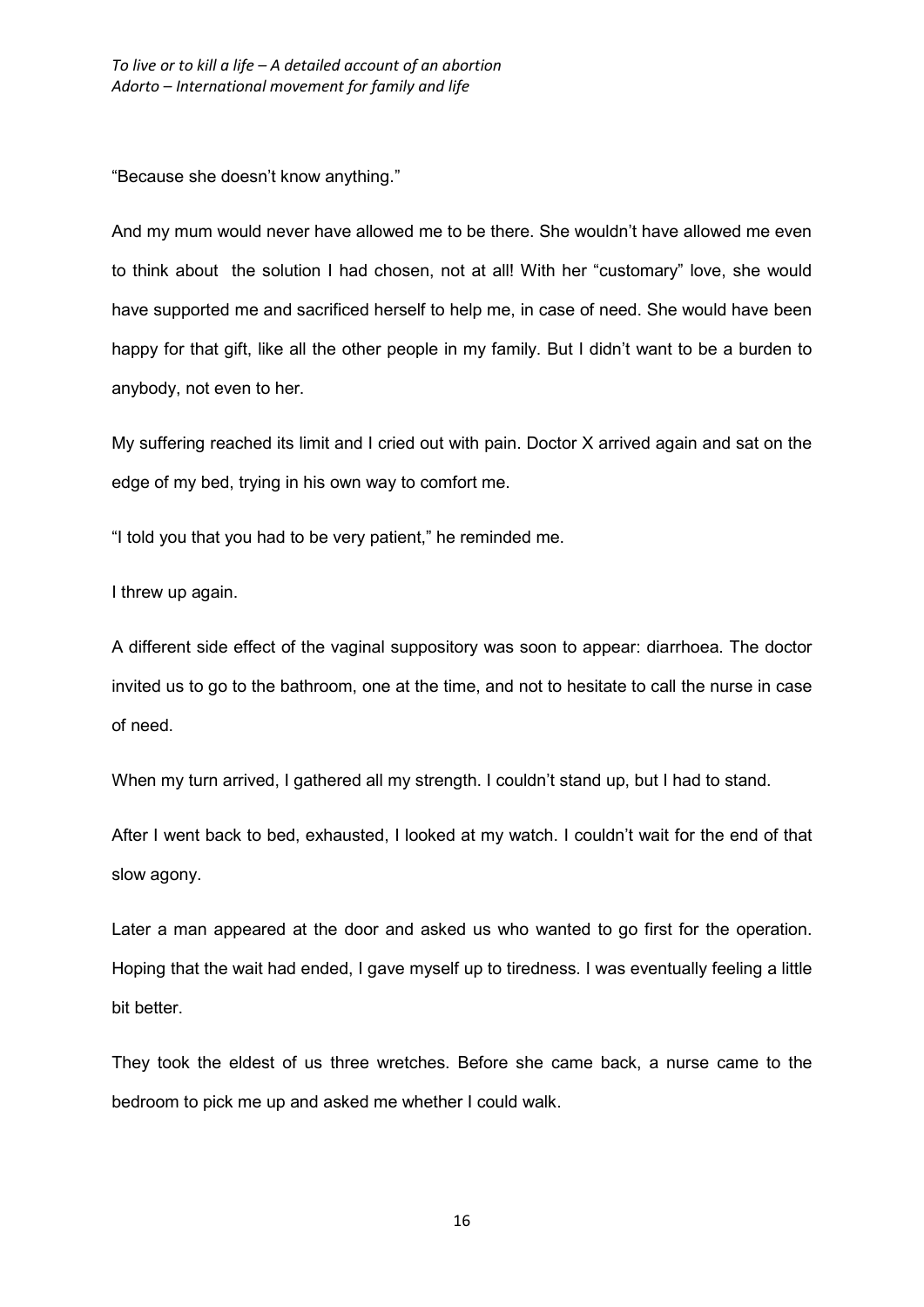To reach the operating theatre, we walked through a long corridor, which seemed interminable to me. The nurse was holding me by the arm; my steps were slow and uncertain, my head was bent. I felt like an animal on its way to the slaughterhouse.

When we arrived, I saw the other girl, not yet fully conscious, lying on a stretcher. I caressed her face before they took her away. I waited in a room, bent over, nearly in a daze, with my eyes fixed on the floor. They took off my tights, my necklace and a ring from which I never parted. When they told me that everything was ready they led me to the operating theatre, they had me take off my pyjamas and knickers. They had me lie on my back on the bed, with my legs resting on the retractor and my pelvis pushed forward: that was the correct position to take.

I felt ashamed, like being raped, beaten up in my most intimate parts. Five people were around me...

Doctor X was ready. Before falling asleep, I begged the anaesthetist, who was a woman in her forties, with indifferent and cold eyes, or so it seemed to me, but who, instead, gave me a moment of humanity and protection. I begged her to tell me that everything would be over when I woke up, and she answered yes, it would be indeed, with a caress and a tender, compassionate look on her face.

Then... a sharp pain in my hand because of the injected substance and my last words, said through clenched teeth, before killing my child: "How painful it is..."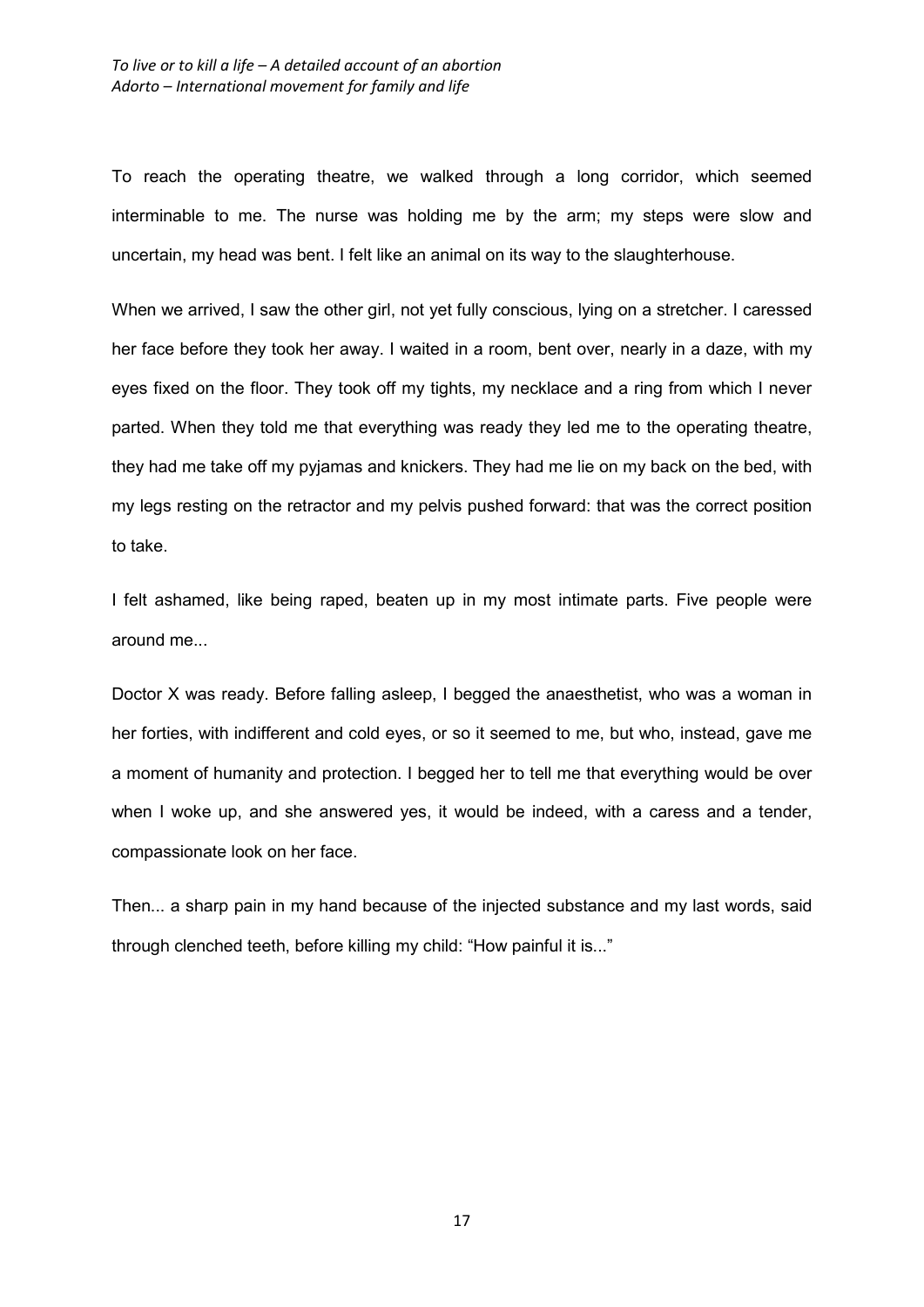4

On my worn-out, weak awakening, I felt as if my bed was capsizing. A sheet was between my legs to absorb and stop my bleeding. I couldn't move well. I was still semi-paralysed.

I can still feel, more acute than ever, the torment I felt when I realised I was no longer a mum... because a woman becomes a mother on the very moment she finds out that she is no longer alone, but that a new part of herself is growing inside. It is a new life, it's her child...

I felt warm, silent tears running down my cheeks: my torment began on that precise moment. "It's no longer there... it's no longer there" I became desperate and agitated with that little strength that remained inside me.

The phone rang. I replied with an enormous effort. It was my friend Liliana, with whom I relieved my feelings, crying and repeating "It's no longer there, it's no longer there..."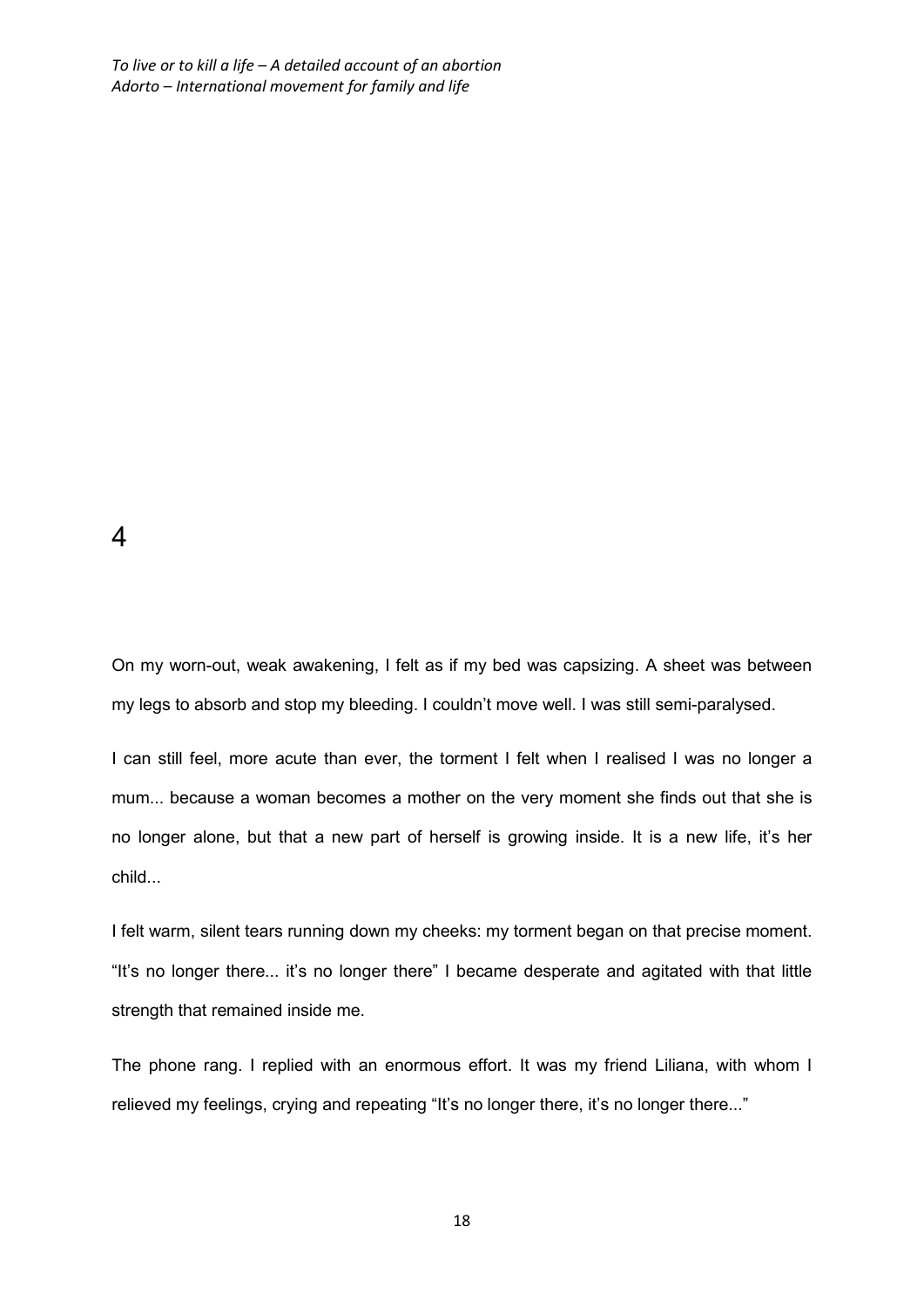A few minutes later the third girl came back from the horror room: and so the slaughter had come to an end! Our sobbing, isolated from the happiness of those who, in the nearby rooms, were getting ready to experience the most extraordinary event in one's lifetime, recalled the darkness we had shamefully fallen into.

Who would save me, giving me back to the light of Divine Grace? Who would return the dignity that, as a woman, I had suffocated with my own hands? But, above all, who would give me back my child, or rather, my little girl? Yes, because I was sure the child would be a little girl.

The remorse that immediately knocked on my heart was excruciating. From then on, I have never had a single moment of peace. I will never forgive myself for deciding to cause the death of the person that was supposed to be the most important person in my existence.

And now, my friend, you know my story and have read about my sorrow, as far as I could explain it.

I cannot still explain to you what really pushed me to become the person that I am not. It was probably the fear of growing up, of being abandoned, of being no longer loved, or of keeping beside me a person who I thought could feel trapped, or, simply, the fear of not being able to cope, of failing to be a good mother and a fine woman.

I don't know, I don't know, I don't know...

The human mind is complicated and tortuous and, we, ourselves, are often unaware of all the labyrinths in our unconscious.

What is sure is that it was a *rash gesture, the outcome of my most despicable selfishness and that I wouldn't do it again, never and never again, if only I could go back.*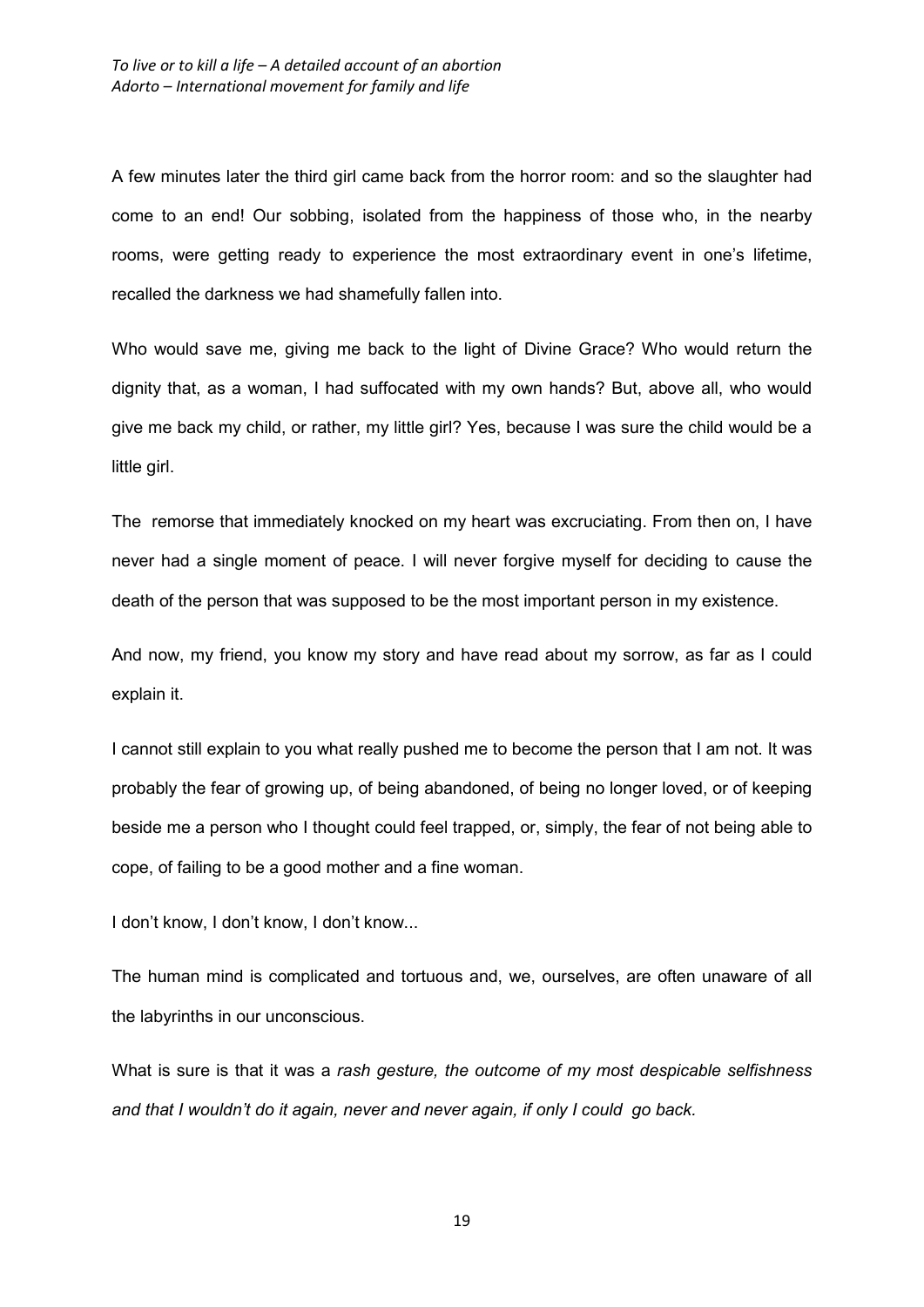I know that you feel lonely, too, and you can't see a way out of your anxiety. You feel ill at ease about a situation you don't know how to handle and that doesn't seem to belong to you because it is new, bigger than yourself, than the world where you have lived until now. You are afraid of being judged for what you really feel, afraid that nobody can understand you and you are convinced that having an abortion is the best thing to do. You are sure that a few minutes of your time will be enough to secure a painless and definite answer to your anguish. However, it will unfortunately be only a definite answer, because you will never be able to efface the remorse of having been impatient and having agreed to your child's death.

Don't feel you are on your own.

Closer than you think there is somebody willing to help you, to give you a hand not to let you fall, to be your friend, a friend who is sincerely sorry for what you're going through and who wants to help.

You need to talk. Get it out of your chest, do whatever you feel necessary to save yourself and your child, you have the right and also the duty to do so. Protect yourself from yourself, protect the love that already lives inside you.

I understand how difficult everything seems to be now, and impossible to overcome, however, gather all the strength that you have inside, because I am sure you have a lot of it.

We women, we are special: frail creatures, but who can also be solid rocks...

It is true, the unknown is scaring, paralysing, but just think that it can turn out to be a wonderful surprise. Life amazes you especially when you are convinced that there is no longer light for you, and moves you as deeply as the unexpected hug of a child.

God has chosen you to be the mother of your child: he believes in you.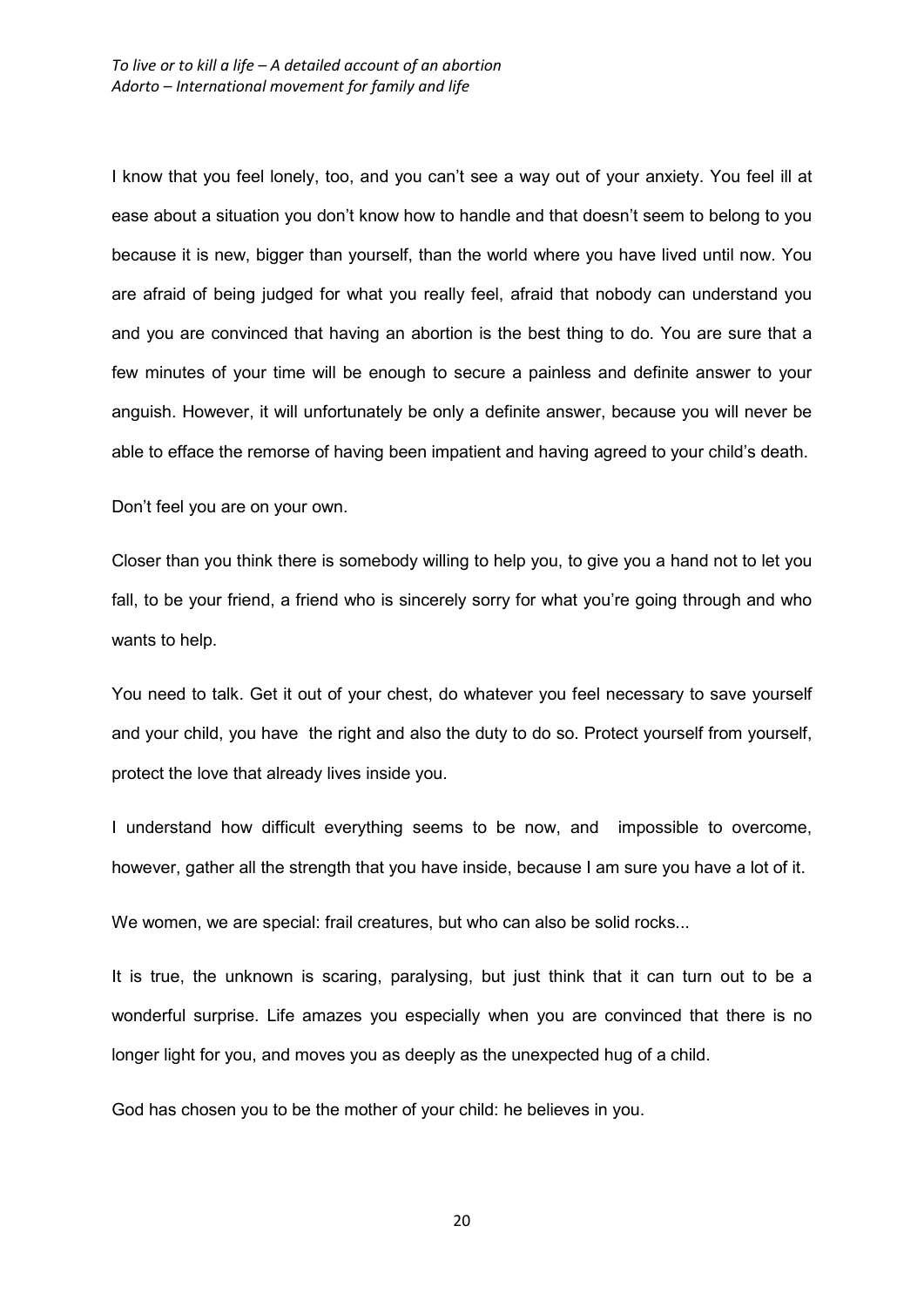You have chosen your child and he has wanted you and not another mother!! Take courage!! I am sure that it will be enough to look in its eyes, to hold its tender hand in yours, to hold it close to you and smell its perfume to efface all bad thoughts, anguish and uncertainty. It will be your strength and you will be its light, always shining.

If someone had decided to make us die, we wouldn't have been able to find out how beautiful it is to sing, have friends, fall in love, be astonished before the beauty of the sea... be what we are...

How many times have we been overwhelmed by anger because we have not been let free to choose? Let's not then arrogate ourselves the right to decide whether to let a human being live or die, that is, the flesh of our flesh.

Don't deny yourself the love of your child, as I have done.

In the presence of every pregnant woman you will ask yourself "Why not me?" and it won't be possible to reproach anybody except yourself.

You cannot even imagine the excruciating pain inside you every time you see a happy mother with her child, because you could have enjoyed the same happiness which you have rejected. You will start counting the months and then the years that your child would have been if you hadn't made him die. You will try to imagine its face, the expression of its eyes, its smile and you will see them in every child you will come across in the street.

You must not think that this is just words. Who can understand you better than me? I have been to hell and I don't want you to be there, too. I beg you. Listen only to your heart and, if people try to push you into believing that having an abortion is for your own sake, turn them away because they don't know what they are saying, and they don't really love you.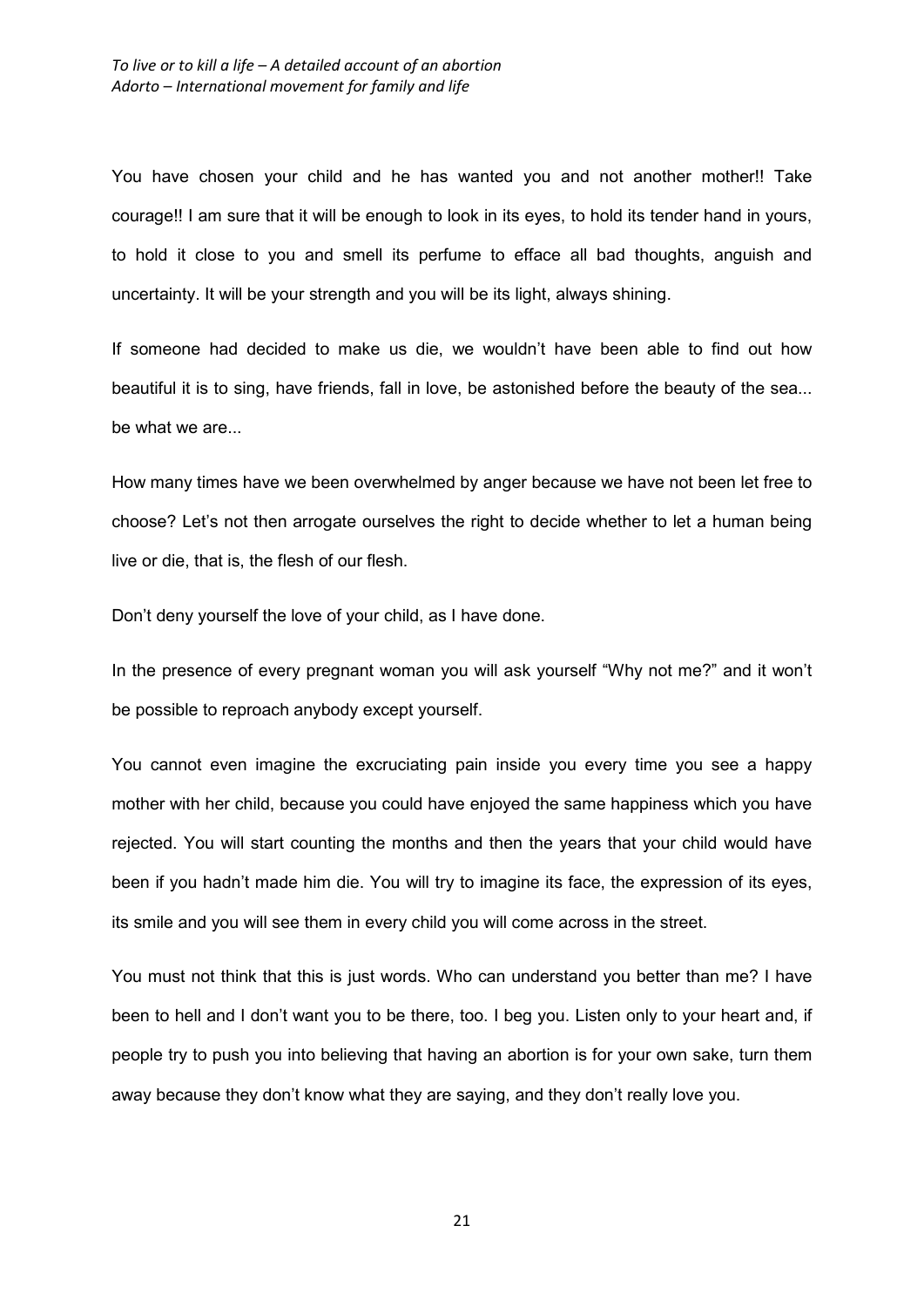If you decide to have an abortion, remember that you won't be able to go back. It will always remain an open wound, always bleeding. Don't feel mortified... I beg you as if you were my sister...

I'm leaving you now, with a message that I wrote the day after my abortion. Somehow, I had to free the pain that was consuming me to the point of choking me.

"*I feel so bad, very bad... I wish I could die and only God, who sees everything, knows why...Yesterday was the worst day of my life... hell on earth... Now, I am looking for forgiveness, but I haven't even the courage to ask for it. I only hope that God, in his infinite mercy, will have mercy on me, the least of human beings, and that he will change my heart, that same heart I believed to be better but which, instead, made me betray life..."* 

I strongly wish that tomorrow morning, when you wake up, you will smile because you will have decided to start a new, extraordinary adventure...

... with YOUR CHILD.